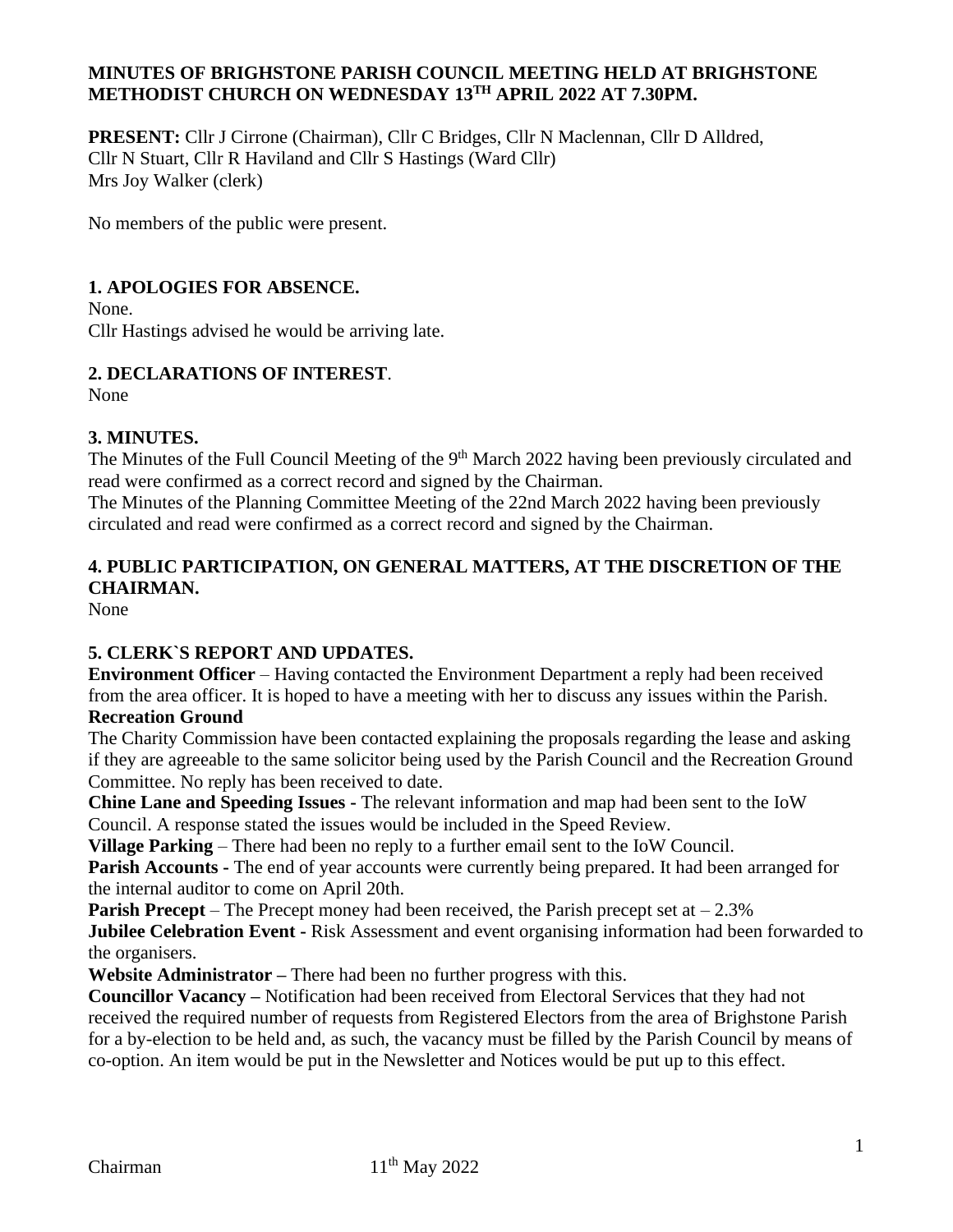# **6. PLANNING APPLICATIONS.**

**22/00446/HOU Downlands, Upper Lane, Brighstone.** Demolition of conservatory, proposed single storey rear extension; alterations to roof to include dormers on front and rear elevations; proposed porch; alterations to driveway. Councillors had No Objections but requested for a condition against uplighting.

**22/00500/RVC The Old Parsonage, Hoxall Lane, Brighstone.** Variation of condition no2 on 19/01154/HOU to allow amendments to the approved scheme. The existing conditions should still apply and lighting conform to the Dark Skies Policy. Councillors had No Objections.

**22/00509/RVC Land Adjacent To Blanchards Moortown Lane And Between Upper Lane And Main Road, Brighstone.** Variation of condition 1 on P/01449/18 to allow for alterations to plot 30 to include addition of rear sunroom. Councillors had No Objections.

#### **7. TO RECEIVE PLANNING DECISIONS.**

None received.

**8. TO NOTE DATE OF POSSIBLE MID-MONTH PLANNING COMMITTEE MEETING:**  Tuesday  $26<sup>th</sup>$  April, to start at 7.30pm.

### **9. TO NOTE DATE OF THE ANNUAL PARISH MEETING:**

Tuesday  $26<sup>th</sup>$  April, to start at 7.00pm.

## **10. TO DISCUSS APPROVAL OF THE ADDITIONAL LAND REQUESTED BY THE TENNIS CLUB**

The first stage decision regarding the additional land requested by the Tennis Club had been agreed by the Recreation Ground Committee. All Councillors agreed with the Recreation Ground Committees decision. The second stage would be to decide the cost of the new lease. The Tennis Club had been asked to forward the accounts for the last three years. Only membership figures had been received. The accounts would be requested for again.

#### **11. TO DISCUSS THE SUGGESTED COSTS OF THE LEASE FOR THE TOTAL LAND OCCUPIED BY THE TENNIS CLUB.**

The Recreation Ground Committee would be discussing this and would bring their decision back to the next Parish Council meeting.

# **12. TO DISCUSS THE POSSIBLE PLANTING OF A JUBILEE TREE, IF TIME ALLOWS, POSSIBLY ON WILSES CORNER.**

Councillors agreed to plant a tree on Wilses Corner on Jubilee Day, Sunday 5<sup>th</sup> June, at 12.00 mid-day. An article would be put in the Newsletter to inform residents. Island Roads would be contacted to enquire of any possible regulations required. Cllr N Stuart to arrange.

## **13. TO DISCUSS AND UPDATE PROPOSED EVENT IDEAS FOR THE QUEEN`S PLATINUM JUBILEE.**

Plans for this were going well. The trailers were being organised and bands booked. A programme of events would be coming out. Biffa would be contacted for a possible rubbish bin for the day. The grass cutting contractor would also be contacted for the cutting schedule.

## **14. TO DISCUSS THE GORSE AND BRAMBLE CLEARANCE ON COOMBE DOWN.**

Natural England had funded the clearance of the area for cattle to graze on. It was not planned for any further ground clearance.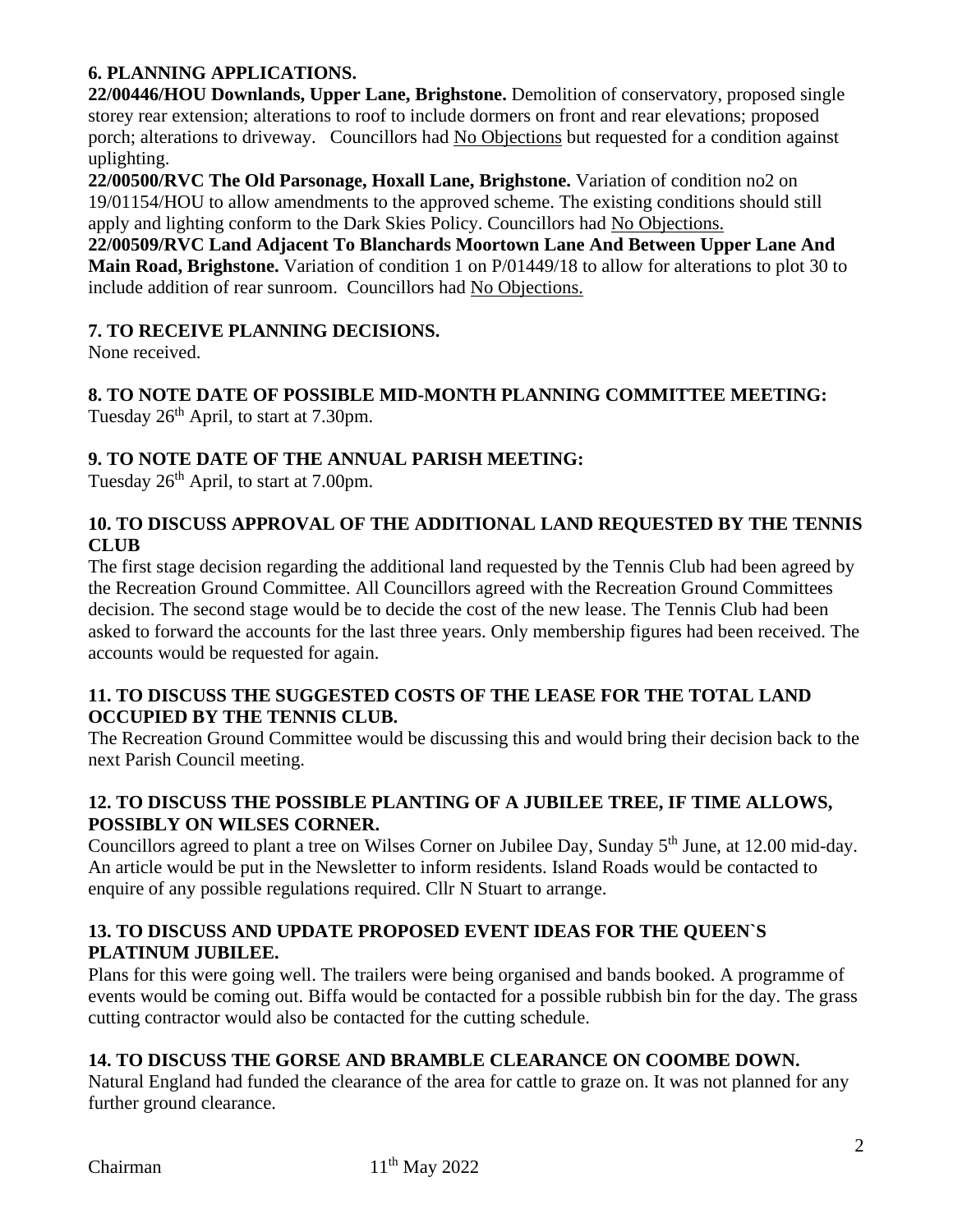#### **15. TO DISCUSS THE CONDITION OF BOTH NOTICE BOARD AND STEEL SUPPORT POSTS PLANNED TO BE MOVED BY THE DEVELOPER ON MAIN ROAD FRONTING THE ENTRANCE TO BLANCHARDS.**

Costings for a new noticeboard and two new posts would be looked at. The developer would be contacted for possible donations.

## **16. TO RECEIVE I W COUNCILLOR'S REPORT.**

Cllr Hastings provided a written report which had been prior distributed. The Guet – there had been no changes. This would be followed up. The IoW Council had allocated more money to enforcement.

Speed Limit Review had been extended by 6 months.

#### **17. RISK ASSESSMENT CHECKS FOR APRIL.**

Issues with the Pavilion were gradually being resolved.

#### **18. ACCOUNTS FOR PAYMENT:**

| Ch No.       | To                                    | <b>Description</b>                    | <b>Net</b> | <b>VAT</b>        | <b>Gross</b> |
|--------------|---------------------------------------|---------------------------------------|------------|-------------------|--------------|
| bp           | <b>Island Cleaning Solutions</b>      | <b>Toilet Cleaning March 2022</b>     | 301.17     | 60.23             | 361.40       |
| bp           | Mrs J Walker                          | Salary March 2022                     | 963.88     | 0.00              | 963.88       |
| bp           | Mrs J Walker                          | Reimburse Domain Fee                  | 36.08      | 7.22              | 43.30        |
| bp           | JR Fencing                            | Fencing Posts and Fitting Rec. Ground | 50.00      | 10.00             | 60.00        |
| bp           | <b>Concept Plumbing &amp; Heating</b> | Plumbing Work Pavilion                | 361.00     | 0.00              | 361.00       |
| bp           | Concept Plumbing & Heating            | Plumbing Work Pavilion                | 270.00     | 54.00             | 324.00       |
| bp           | <b>HMRC</b>                           | Final Quarterly Payment 2021/22       | 209.91     | 0.00 <sub>1</sub> | 209.91       |
| bp           | Isle of Wight Council                 | <b>Environment Officer Fees</b>       | 504.00     | 0.00              | 504.00       |
| bp           | Ringway Island Roads Ltd              | Dog Bin Emptying                      | 159.00     | 31.80             | 190.80       |
| bp           | <b>Business Stream</b>                | <b>Water Cemetery</b>                 | 10.38      | 2.07              | 12.45        |
|              |                                       | Waste Collection Play Area Feb /      |            |                   |              |
| dd           | Biffa                                 | March                                 | 4.00       | 0.80              | 4.80         |
| dd           | Pension payment                       | Mrs J Walker                          | 37.20      | 0.00              | 37.20        |
| <b>TOTAL</b> |                                       |                                       | 2906.62    | 166.12            | 3072.74      |
| Library      |                                       |                                       |            |                   |              |
| bp           | Wight Fire & Security                 | Intruder Alarm Service                | 62.20      | 12.44             | 74.64        |
| <b>TOTAL</b> |                                       |                                       | 2968.82    | 178.56            | 3147.38      |
|              |                                       |                                       |            |                   |              |

Proposed: Cllr S Hastings Seconded: Cllr N Maclennan All Councillors agreed

# **19. TO RECEIVE FINANCIAL STATEMENT TO 31ST MARCH 2022.**

The Financial Statement had been prepared and circulated to the Parish Councillors prior to the meeting. There were no issues arising.

## **20. TO RECEIVE REPORTS FROM REPRESENTATIVES ON OUTSIDE BODIES.**

- The Newsletter had held their AGM with all existing officers continuing in post. The Clerk was asked to check when a donation to the Newsletter had been paid

- Pavilion and Recreation Ground - A Fire Risk Assessment had been done and new fire equipment supplied. Plumbing works had been completed. Wight Eagles would mark out the main football pitch and the smaller pitches for use. They would like to rope off the main pitch but would report to the Recreation Ground Committee their intentions.